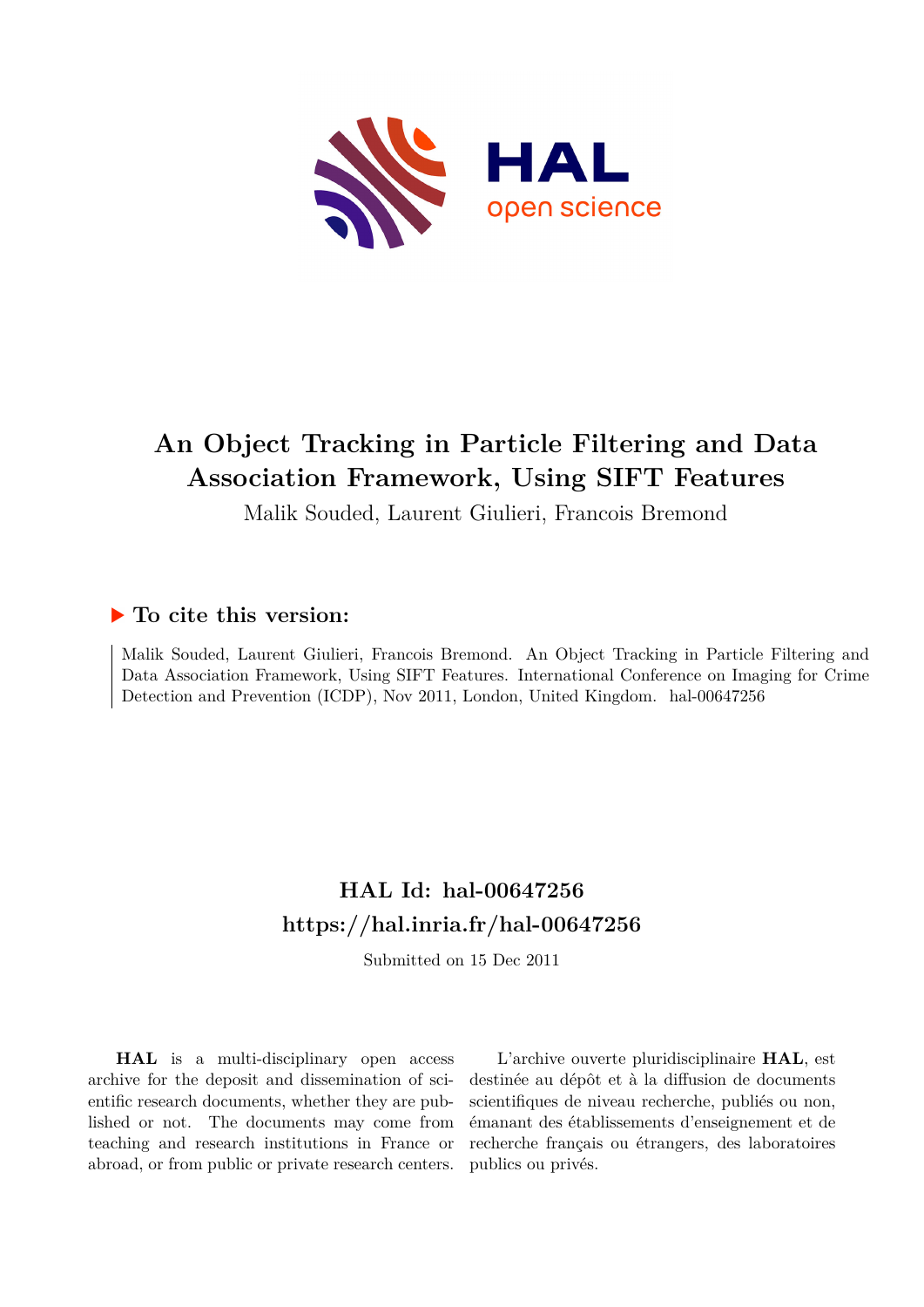## **An Object Tracking in Particle Filtering and Data Association Framework, Using SIFT Features**

**Malik SOUDED1,2, Laurent GIULIERI<sup>1</sup> , François BREMOND<sup>2</sup>**

<sup>1</sup>Digital Barriers, Sophia Antipolis, France <sup>2</sup>Pulsar team, INRIA Sophia Antipolis-Méditerranée, France  $^{1}\{$ Malik.Souded, Laurent.Giulieri $\rbrace$ @digitalbarriers.com  $2\{$ Malik.Souded, Francois.Bremond $\}$ @inria.fr

**Keywords:** SIFT, Particle filtering, Objects tracking, Video surveillance.

## **Abstract**

In this paper, we propose a novel approach for multi-object tracking for video surveillance with a single static camera using particle filtering and data association. The proposed method allows for real-time tracking and deals with the most important challenges: 1) selecting and tracking real objects of interest in noisy environments and 2) managing occlusion. We will consider tracker inputs from classic motion detection (based on background subtraction and clustering). Particle filtering has proven very successful for non-linear and non-Gaussian estimation problems. This article presents SIFT feature tracking in a particle filtering and data association framework. The performance of the proposed algorithm is evaluated on sequences from ETISEO, CAVIAR, PETS2001 and VS-PETS2003 datasets in order to show the improvements relative to the current state-of-the-art.

## **1 Introduction**

Real-time object tracking is an important and challenging task in Computer Vision. Among the application fields that drive development in this area, video-surveillance has a strong need for computationally efficient approaches that combine realtime processing with high performance. Proposed solutions must be able to adapt to different environments and levels of noise and to track with precision a large variety of objects.

In the video surveillance context, many object tracking techniques have been proposed [1, 2, 3, 4, 5]. These techniques can be classified according to three criteria:

The first concerns the initialization of the tracking targets. Many approaches have been tried, from object detection on static images, to initialization by motion detection and clustering, through learned models on whole or parts of objects. In [6], Breitenstein et al. track people using continuous confidence of pedestrian detectors [7, 8] and online trained classifiers. In [9] Moutarde et al. use "connected control-points" features with adaboost for detecting and tracking vehicles and pedestrians. Wu et al. use human body parts detectors in [10]. These parts detectors are trained by boosting a number of weak classifiers based on edgelet features. Siebel et al. [11] use motion detection to detect moving regions, detect and track heads on these regions, and finally track human shapes.

The second criterion concerns the type of features used for the characterization and matching of objects over time. Among all existing features in the state-of-the art, local features are widely used for their accuracy, stability and invariance against scale, rotation and illumination changes within the images and for the affine transformations they can provide. We can mention SIFT[12] and its derivatives PCA-SIFT[13], GLOH[14] and DAISY[15]. Other local features like SURF[16], HOG[7], and BRIEF [17] use similar concepts but they differ on the type of information used (gradient or integral image), the size and shapes (rectangular or circular) of computing regions around points of interest or the normalization and weighting technics.

The last criterion concerns the technique for searching and matching features over time. The most commonly encountered techniques are based on filtering. The oldest and most well-known is the Kalman filter. More recently, many increasingly sophisticated techniques were used - including Particle filters[18, 19, 20, 21, 22]. In [23] Almeida et al. detect and track multiple moving objects using particle filters to estimate the object states, and sample-based joint probabilistic data association filters to perform the assignment between the features and filters. Rui et al. propose in [24] an unscented particle filter to generate sophisticated proposal distributions to improve the tracking performance. Nummiaro et al. [25] integrate an adaptive colour distribution to model targets into particle filtering for object tracking purposes.

Our approach uses moving objects as input. These objects are detected using background subtraction and clustering methods. Once objects are detected, we track them using particle filtering applied to SIFT features and with a specific data association method based on the tracked SIFT features.

This paper presents the following contributions: 1) A novel approach for object tracking in a particle filtering and data association framework. 2) We exploit the high reliability of SIFT features to perform an initial tracking using a particle filter. This is done in a particular way, based on more precise feature detection and selection. 3) In order to deal with less reliable SIFT features and the complex situations that can occurs during object tracking, we propose a novel approach for data association, based on a reliability measure of tracked SIFT features, computed during the particle filtering step. 4) We evaluate the proposed approach on several datasets demonstrating that it is applicable in a video surveillance context and provides interesting results.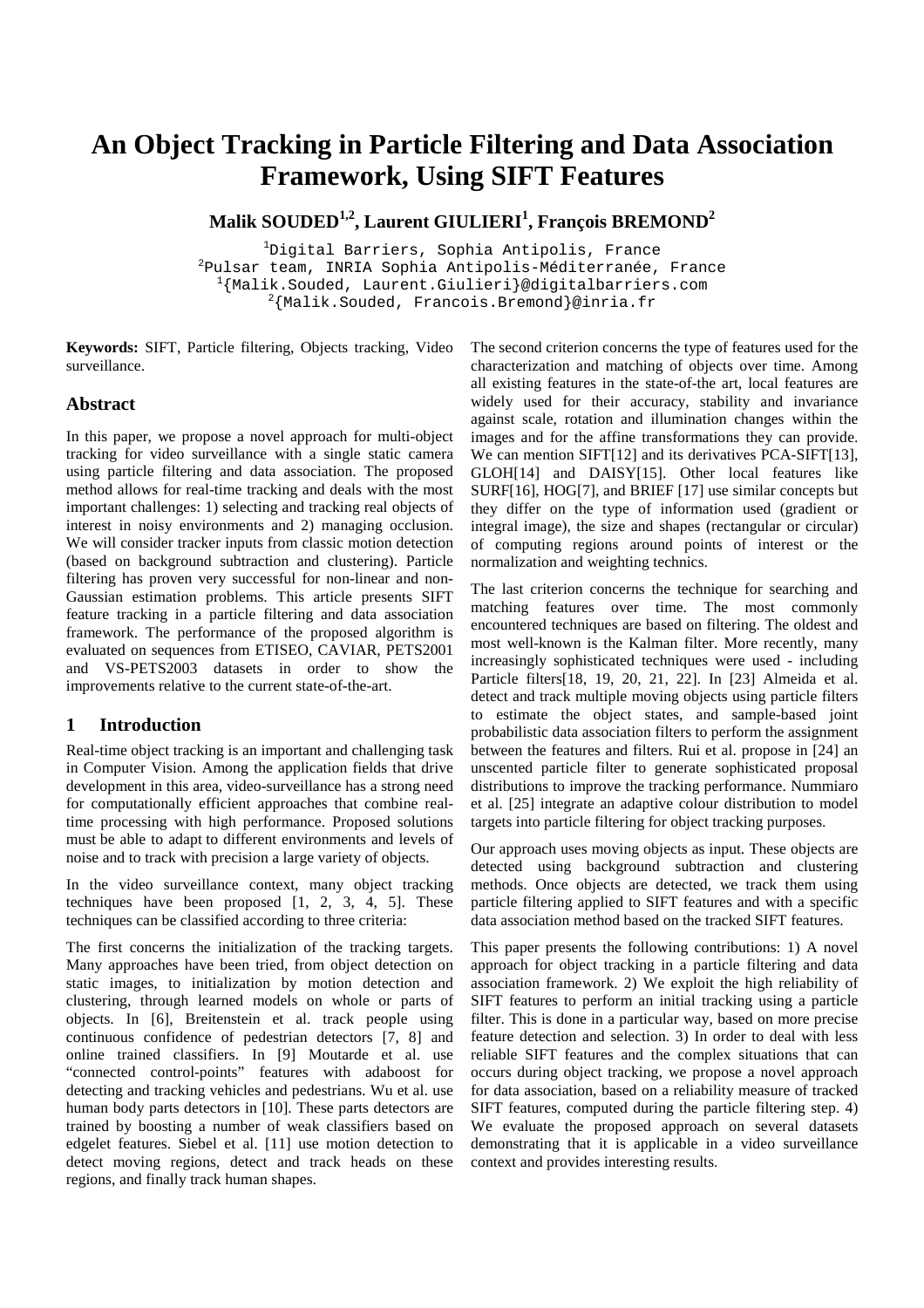### **2 Our approach**

We first present an overview of the algorithm. Our approach consists of two collaborating levels of processing. First, from detected objects at time *t*, denoted *do(t),* a set of SIFT[12] features is extracted according to criteria detailed in Sec 2.1. All SIFT features are tracked over time using a particle filter and their states are updated at each frame. We will explain what the "state" of the SIFT feature is in Sec 2.2. The next step is the updating of the state of tracked objects of interest at time *t-1*, denoted *to(t-1),* using the tracked SIFT features. A reasoning based on weighted scoring is introduced to minimize the error due to the effects of SIFT features detected on the background or diverged from the correct object during tracking. In this step, occluded objects are referenced and maintained for tracking resumption. Finally, new detected objects are used to initialize new tracked objects (see Figure 1).



Figure 1: A diagram of our object tracking framework

#### **2.1. SIFT feature detection**

For each object in *do(t)*, defined by a bounding box and a set of motion pixels, our system detects and computes a set of SIFT features on this object. The bounding box is divided into small rectangular sub-regions. The aim of this subdivision is to obtain a good spatial distribution of features on the object, allowing for better partial occlusion management (see sec 3.1.1). Another benefit is the possibility of parallelization of computing per sub-region for real time processing using multi-core processors. The number of sub-regions is calculated according to the bounding box dimensions to ensure the robustness and optimize the processing time. Each sub-region must contain a constant number of SIFT features. A SIFT detector with more permissive curvature and contrast thresholds than optimum ones [12] is used to obtain more SIFT points (see sec 3.1.1). The needed number of features is selected according to their robustness based on the detection scale, the curvature and contrast values. This selection is also done using the motion state of pixels assuming that SIFT points located on moving pixels belong to the object of interest with a high probability.

A first reliability measure based on these selection criteria will be useful during the data association step.

#### **2.2. SIFT feature tracking by particle filters**

All SIFT features are tracked over time using a particle filtering method. As a reminder about particle filters, let  $x_t$ denote the state of the system at the current time *t*, and  $y^t = (y_1, \dots, y_t)$  the observations up to time *t*. For tracking, the distribution of interest is the filtering distribution  $p(x_t|y^t)$ . In Bayesian sequential estimation this distribution can be computed using the two step recursion:

predict 
$$
p(x_t|y^{t-1}) = \int D(x_t|x_{t-1})p(dx_{t-1}|y^{t-1})
$$
 (1)

update 
$$
p(x_t|y^t) = \frac{L(y_t|x_t)p(x_t|y^{t-1})}{\int (x_t|s_t)p(ds_t|y^{t-1})}
$$
 (2)

where the prediction distribution follows from marginalization and the new filtering distribution is a direct consequence of Bayes' rule. The recursion requires the specification of a dynamic model describing the state evolution  $D(x_t|x_{t-1})$ , and a model giving the likelihood of any state in the light of the current observation  $L(y_t|x_t)$ . The recursion is initialized with some initial distribution  $p(x_0)$ .

In our approach, the state of a SIFT feature  $x = \{x, y, u, v, h, n\}$  consists of the SIFT feature position  $(x, y)$ , the velocity component  $(u, y)$ , the SIFT descriptor *h* associated to the SIFT point, and finally *n*, the measurement error estimation following a normalized distribution. In particle filtering, each hypothesis about the new state is represented by a particle which has its own state with the same structure as that of the SIFT feature. Each SIFT feature is tracked using a constant number of particles.

The prediction step consists in applying the dynamic model to all the particles of the tracked SIFT feature to compute the new estimated location of each one:

$$
(x, y)_t = (x, y)_{t-1} + (u, v)_{t-1} \Delta_t + n_{(x, y)}
$$
 (3)

$$
(u,v)_t = (u,v)_{t-1} + n_{(u,v)}
$$
 (4)

The update step consists in estimating the new location of the tracked feature using the predicted state of all particles. This step is performed in three sub-steps (particle weighting, particle sampling and new state estimation) described below.

#### *2.2.1 Weighting of particles*

Each particle is weighted using two different weights (eq 5): the first and most important is the similarity score between the particle descriptor and the tracked feature descriptor. The second weighting criterion aims to minimize the importance of particles on the background using the "motion state" of pixels at the same positions as the particles.

$$
Wp = c \left[ \frac{1}{\sigma \sqrt{2\pi}} e^{-\frac{d(H_f, H_p)^2}{2\sigma^2}} \right]
$$
 (5)

 $d(H_f, H_n)$  denotes the similarity between the tracked feature descriptor and the current particle descriptor. We use a Euclidean distance after having tested some other distances without getting significant improvements.  $\sigma$  denotes a standard deviation computed on tracked feature similarity variations up to time  $t$ -1.  $c \in \{c_0, 1\}$ , with  $c_0 \in ]0, 1[$ , denotes the coefficient of confidence of the particle according to its belonging to the moving region. At a given time *t* and for a given object, *c* can take two values: 1 if the pixel corresponding to the particle is a motion pixel and a smaller value,  $c_0$  otherwise.  $c_0$  depends on the quality of the detection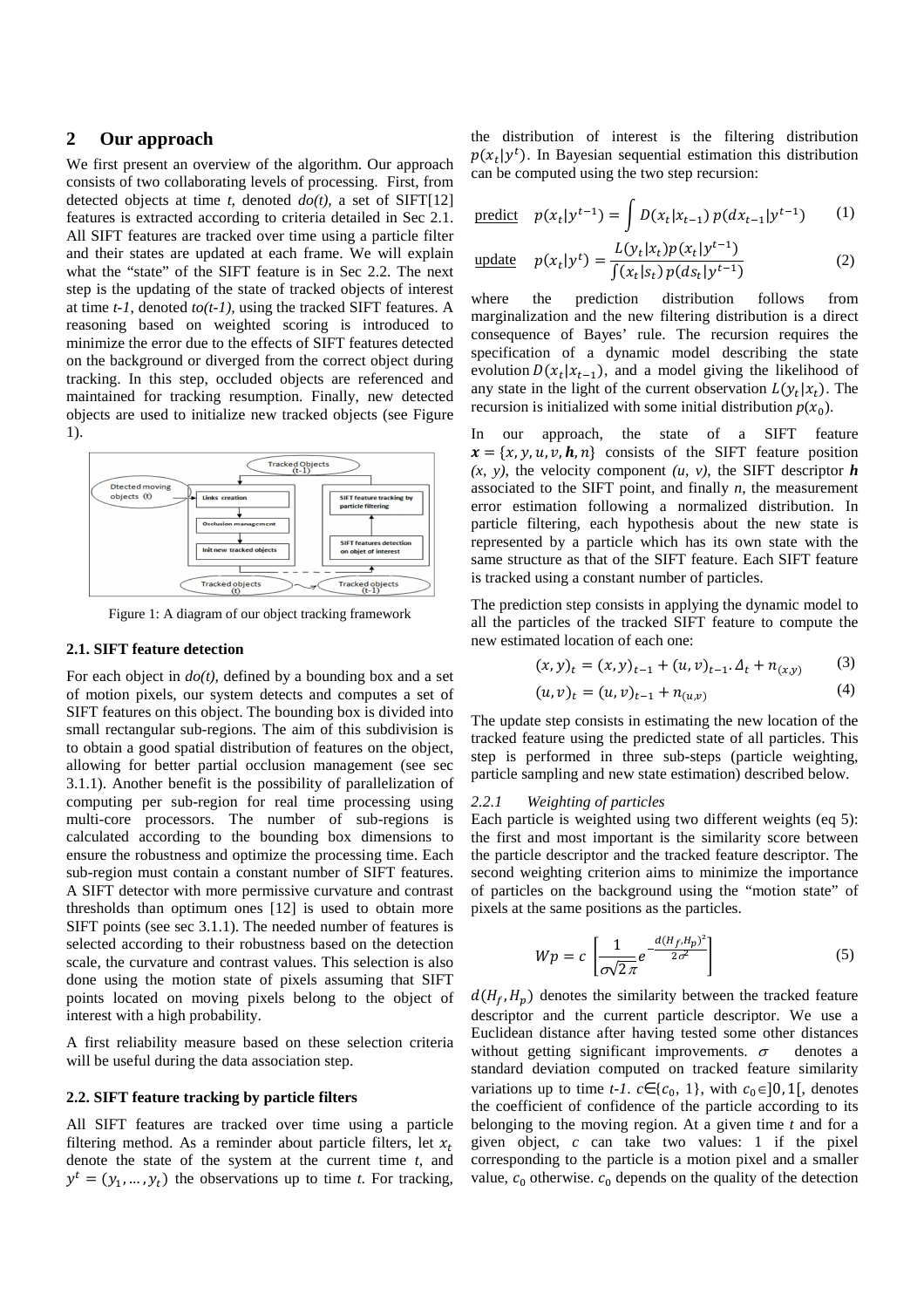of the object measured by the density of its motion pixels. For a low density,  $c_0$  will be close to 1. A high density is obtained in a good or noisy detection case. Here  $c_0$  will be smaller. In fact when the motion detection performs well, non-motion pixels are probably background ones. In the high noise case the object of interest is probably fully detected, so this weight will have low impact in  $(5)$ . When the image resolution is high and the tracked objects enough large in the image, *c* would serve no purpose; the robustness of the SIFT descriptor is sufficiently discriminative. However, in practice, videosurveillance images have medium resolution quality and are relatively noisy. They monitor large areas making objects smaller. For this reason, our second weighting technique increases accuracy, as shown in sec 3.1.2.

#### *2.2.2 Sampling particles*

After weighting, all particles are sampled using a "Sampling Importance Re-sampling" (SIR) method [26, 27] to keep the most important, drop the less important and replace them by new particles generated from the kept ones. The sampling step allows the tracker to keep the more reliable particles and the re-sampling step avoids information degeneration. Each feature keeps a constant number of particles over time, which makes the processing time easier to control. Finally, all particles are re-weighted with the same normalized weight.

#### *2.2.3 New state estimation*

The estimation of the new location of the tracked feature is obtained as the barycentre of all its particles. The descriptor of the tracked feature is computed around the new location.

A variation measure between the previous descriptor and the new one is computed. This variation measure is used for the feature variation learning in order to decide if a new state is acceptable. If the variation is too important the SIFT feature is dropped and replaced by a new detected one.

#### **2.3. Data association**

At this point all of the tracked features have been updated. The next step consists in linking previously tracked objects  $to(t-1)$ , with new detected objects  $do(t)$ , while dealing with complex situations like partial or full occlusions. From a given frame to the next one, only four cases can occur:

In the first case a unique *do(t)* corresponds to only one *to(t-1)*. Here the system updates the  $to(t-1)$  by linking it directly to *do(t).* 

In the second case a unique  $d\rho(t)$  corresponds to a set of  $Q$  $to_k(t-1)$  where  $k \in [1, 0]$ . This situation occurs when the detection at time *t* did not correctly split detected moving objects, typically during partial occlusions or high object proximity. Here the system tries to split the bounding box of *do(t)* into *Q* smaller bounding boxes. This split is performed by estimating the best bounding boxes according to the spatial distribution of the SIFT points before the merge. This distribution is given by the ratios between feature locations and the borders of the bounding before detection merging.

In the third case a unique *to(t-1)* corresponds to a set of *R*  $dof(t)$ , where  $l \in [1, R]$ , like in the dispersion of a group of persons, the end of short occlusion or a person leaving a car. Here two situations can be distinguished:  $to<sub>i</sub>(t-1)$  can be the result of a previous merge of tracked objects at a time *t-p* like described in the previous paragraph. In this case, the tracking is resumed using the occlusion management approach (sec 2.4). Otherwise, if  $to<sub>i</sub>(t-1)$  has always been tracked as a group of objects since its appearance in the scene, new  $to<sub>l</sub>(t)$ are initialized by each  $dof(t)$  after the split.

In the last case no  $do(t)$  corresponds to a  $to(t-1)$ . It occurs in full occlusion situations or when the  $to(t-1)$  leaves the scene. According to criteria like scene exit proximity or a detected intersection between several *to(t-1)*, the system considers this object as lost or as occluded. If the object is lost, its tracking is definitively stopped. Otherwise, the object is kept for tracking resumption if it re-appears after an occlusion.

The first step of our data association method consists in detecting in which case each *to(t-1)* is it at time *t*. To do this, an M×N link score matrix, denoted **S**, is constructed. M is the number of  $to(t-1)$  and N the number of  $do(t)$ . Each element  $s(to_i(t-1), do_i(t))$  of **S** is calculated as the weighted proportion of SIFT features from the  $i^{th}$  to(t-1) that geometrically belongs to the  $j<sup>th</sup>$  *do(t)*. The contribution of each SIFT features in the link score value is directly proportional to its reliability. This reliability is given by the learned similarity variation of the tracked feature up to time *t,*  and by the motion state of the pixel at the same location:

$$
s(to_i(t-1), do_j(t)) = \frac{1}{p} \sum_{k=1}^{p} w_k(i,j)
$$
 (6)

where  $w_k(i, j) \in [0, 1]$  is the reliability score of the  $k^{th}$  feature of  $to<sub>i</sub>(t-1)$  that is geometrically contained by  $do<sub>i</sub>(t)$ .  $to<sub>i</sub>(t-1)$  has *P* SIFT features.

Putting these link score values in a matrix form makes the decision process easier and faster. We use the Hungarian algorithm [28] to select the best links.

Note that after this data association step, SIFT points outside of their objects (moved onto the background or onto other objects during their proximity or partial occlusion) are dropped and replaced by new detected SIFT features. Subregions which are common to multiple objects in the case of partial occlusions are not used for the detection. On the other hand, the system keeps a uniform spatial repartition of the SIFT features by filtering out too close features. The system keeps the most reliable feature and replaces others by new detected ones in sub-regions of the object with fewer features.

#### **2.4. Occlusion management**

After link creation, some *do(t)* may not be linked with any *to(t-1)*. They can be new objects appearing for the first time in the scene or previously occluded objects which re-appear.

Before initializing new *to(t)* with unlinked *do(t)*, an attempt to match these unlinked  $do(t)$  to tracked objects in occlusion state is made using the following criteria:

First, a matching between SIFT features used for object tracking before occlusion and new detected ones on the candidate object. In the case of an object which did not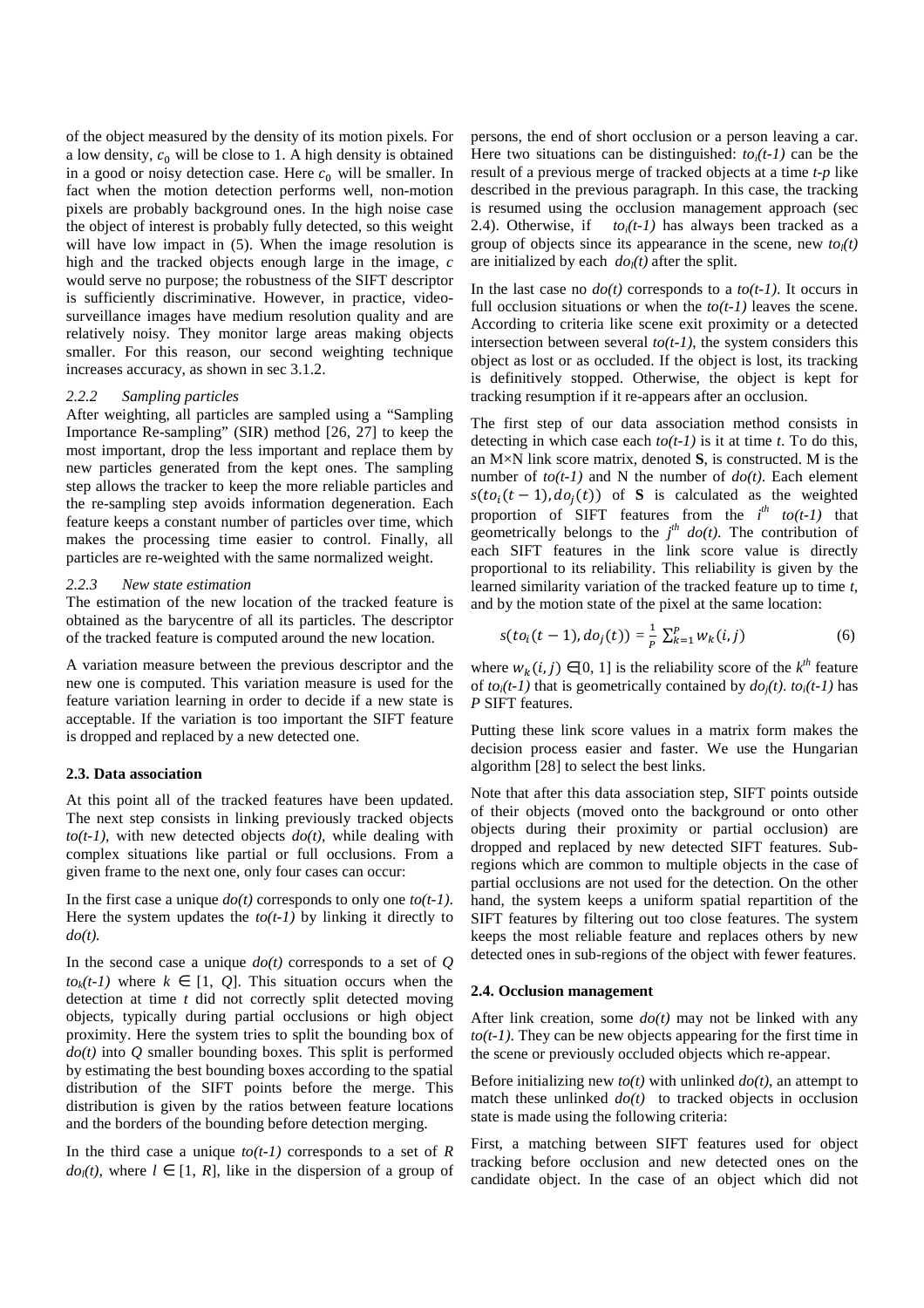change orientation during occlusion (straight move for example), this matching of SIFT features performs well.

The second criterion is based on the dominant color descriptor. During tracking, the *k* dominant colors[29] of the object are extracted with their proportions and used to weight a matching hypothesis with a candidate object after occlusion.

Finally, we use two "world" coherency criteria, based on the camera calibration information. During tracking, 3D height, 3D width and real speed of the tracked object (computed using camera calibration matrices) are learned in two Gaussian models. For each candidate for resume-afterocclusion, its 3D dimensions and position must fit into the learned Gaussian models.

Note that we keep track of fully occluded objects to potentially resume their tracking only for a limited time. Long period increases the number of combinations and the risk of errors.

#### **2.5. Real object of interest validation**

New  $to(t)$  are initialized for all free  $do(t)$  after links creation and occlusion management,. A set of SIFT features are detected and assigned to these objects (See sec. 2.1).

New *to(t)* stay in intermediate state before their full validation. Some of the  $dof$  can be noise, such as illumination changes reflected on the floor or on some static scene objects, or foliage movements. For this reason, each new *to(t)* is tracked normally, but controlled during a given number of frames before considering it as a real object of interest. Our system uses the persistence, the trajectory, and the 3D speed of each new *to(t)* during 10 frames at least as criteria to validate it as an object of interest. In the case of noise, the new  $to(t)$  can disappear after a few frames. It can have incoherent or oscillatory motion or a high speed which cannot match the possible speed of any object of interest.

## **3 Experimental results**

We evaluated the tracking algorithm on 121 sequences from four datasets: CAVIAR[30], ETISEO[31], PETS2001[32] and VS-PETS2003[33]. We have selected these sequences according to the availability of their ground truth data. They contain different levels of complexity with challenging situations, such as football match in VS-PETS2003 dataset.

In order to compare our tracker with another one on the ETISEO dataset, providing the largest variety of situations and contexts, we used the tracking evaluation metrics defined in the ETISEO benchmark project (A.T.Nghiem et al., 2007).

The "tracking time" metric *M*1 measures the percentage of time during which a reference object (ground truth data) is tracked. The "object ID persistence" metric *M*2 computes throughout time how many tracked objects are associated with one reference object. The third metric *M*3 "object ID confusion" computes the number of reference object IDs per tracked object. These metrics must be used together to obtain a complete tracker evaluation. Like in [34], we also use a mean metric *M* taking the average value of these three tracking metrics. All of the four metric values are defined in the interval [0, 1]. The higher the metric value, the better the tracking algorithm performance.

Our evaluation is divided into two parts. First, we have evaluated our tracker with different configurations and parameters in order to highlight our contributions. The second part shows a comparison with existing evaluation on ETISEO dataset with the same metrics on common sequences.

#### **3.1. Evaluation with different configurations**

#### *3.1.1 Detection and selection of SIFT points*

In this part, we tried three configurations to evaluate our SIFT point detection and selection method. First, we applied an implementation of SIFT algorithm with the optimum parameters as defined in [12] on the whole objects of interest. In the second configuration, we divided objects into subregions and we used the SIFT algorithm with more permissive parameters and selected the needed number of points per sub-region according to their detection order. The third configuration is the one we used for our approach (Sec 2.1) with the following parameter values: 0.005 for contrast threshold and 7.5 for curvature threshold.

|                 |   | <b>PETS 2001</b> | <b>VS-PETS 2003</b> |  |
|-----------------|---|------------------|---------------------|--|
| Configuration 1 |   | 0.43             | 0.18                |  |
| Configuration 2 | М | 0.65             | 0.41                |  |
| Configuration 3 |   | 0.69             | 0.48                |  |

Table 1: evaluation of different SIFT feature detection and selection methods on PETS2001 and VS-PETS2003 datasets

We used 2 datasets: in PETS2001, some persons are partially occluded by passing vehicles. In VS-PETS2003, the football match provides a lot of partial occlusions between players.

Table 1 shows that our SIFT detection and selection improves results in comparison to the other tested configurations. The first reason is the number of detected points. We observed that for configuration 1, the SIFT algorithm provides very low number of SIFT points, due to the small size of objects in the images, and the image resolution. This makes the data association less precise. Our method (configuration 3) provides more points thus improving the robustness of data association process.

The second reason is the localization of the detected points. For configuration 1, most detected points are concentrated on the feet of tracked persons. The concentration of tracked SIFT features in one region of the tracked object makes the tracking fail if this region is occluded. The improvement of subregions division is demonstrated by the results of configuration 2 and 3. The spatial distribution of features, even if some are less reliable, ensure existence of some points on visible parts of objects in partial occlusions.

The last reason is the selection of SIFT features according to their reliability. In configuration 2, we take the *n* first detected SIFT points; *n* being the number of points per sub-region. This increases the risk of taking less reliable points instead of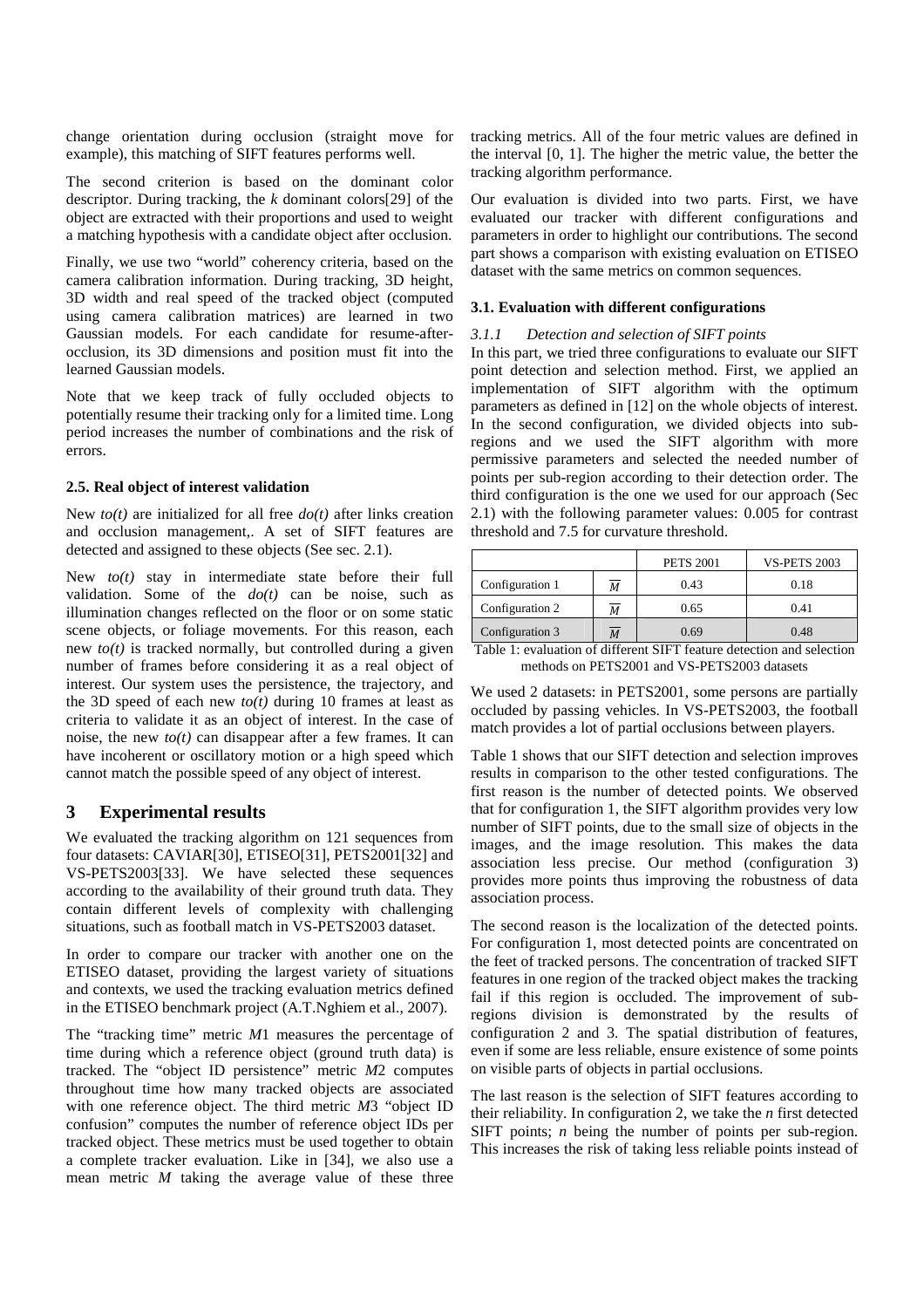more reliable ones. In our method (configuration 3), we select the most reliable points as described in section 2.1.

The improvements of our feature detection and selection approach are illustrated in Figure 2.



Figure 2: Partial and full occlusion management

#### *3.1.2 Particle weighting using motion state*

To highlight the contribution of weighting particles using the motion state given by  $c$  in eq. (5), we have taken a subsequence of 50 frames from the PORTUGAL-FV sequences of CAVIAR dataset. It contains a person crossing the scene in straight line. We apply the SIFT algorithm on this person and select one SIFT feature on its head. After that we manually annotate the approximate location of this SIFT point on the 49 remaining frames. Finally, we track this point along the subsequence using the described particle filter (Sec 2.2) with and without using the weighting method by motion state (Sec 2.2.1).



Figure 3: different qualities of motion detection. (a) Original image. (b) Low detection. (c) Medium detection. (d) High detection.

To make this test more relevant, we change some parameters in the motion detection algorithm so that it provides three different qualities of detections (see Figure 3).

We have observed that when we do not use the motion state of pixels for particle weighting, the SIFT point detaches itself and stays on the background after the 32th frame. This is due to the successive updates of the SIFT descriptor during its tracking. Starting from the 24 frame, the SIFT point is located too close to the contour of the person's head, so the computing window of the SIFT descriptor takes more information from the background. The SIFT point continues to diverge, attracted by the background, until the 32th frame where it will indefinitely stick to it. On the other hand when we use the motion state for particles weighting, the SIFT point stays all the 50 frames on the head of the person.

#### *3.1.3 Data association and occlusion management*

We assume that the acceptance of less reliable SIFT features to ensure spatial distribution can decrease the reliability of object localization. At the same time, our use of motion state of pixels to weight particles decreases slightly the final weight of each particle, making the SIFT feature move a little bit more around its real position (see Table 2).

|                  | Without motion  | With motion     |  |
|------------------|-----------------|-----------------|--|
|                  | state weighting | state weighting |  |
| Low detection    | 5.59            | 6.12            |  |
| Medium detection | 5.59            | 6.72            |  |
| High detection   | 5.59            | 6 በ4            |  |

Table 2: divergence of SIFT point until frame 32: the mean of 2D distance between tracked SIFT point and annotated position

Our data association approach compensates the unreliability of SIFT features in this case. Using reliability measure of SIFT features as a weight in link scores allows the algorithm to select the right links, and drop unreliable SIFT features.

Table 3 validates this method and our tracking framework.

|                                                               | M1   | M <sub>2</sub> | M <sub>3</sub> | $\overline{\bm{M}}$ |
|---------------------------------------------------------------|------|----------------|----------------|---------------------|
| <b>CAVIAR</b>                                                 | 0.78 | 0.82           | 0.91           | 0.84                |
| <b>ETISEO</b>                                                 | 0.7  | 0.91           | 0.92           | 0.84                |
| <b>PETS2001</b>                                               | 0.84 | 0.90           | 0.94           | 0.89                |
| VS-PETS2003                                                   | 0.47 | 0.79           | 0.84           | 0.70                |
| $m+1$ $\land$<br>1111<br>п.<br>.<br>п.<br>$\cdot$ 1<br>1.1101 |      |                |                |                     |

Table 3: global evaluation results on the selected 121 sequences.

#### **3.2. Comparison with state of the art results**

We compared the results of our approach on the ETISEO dataset with the results of [34] who obtained better results than those of ETISEO. The comparison is provided in Table 4. We obtained better results on the same sequences with the same metrics for most of them.

|                     |                | ETI-VS1-<br><b>BE-18-C4</b> | ETI-VS1-<br><b>BE-16-C4</b> | $ETI-VS1-$<br>$MO-7-C1$ |
|---------------------|----------------|-----------------------------|-----------------------------|-------------------------|
| Proposed<br>tracked | M1             | 0.68                        | 0.54                        | 0.90                    |
|                     | M <sub>2</sub> |                             |                             | 0.89                    |
|                     | M <sub>3</sub> |                             |                             |                         |
|                     | M              | 0.89                        | 0.85                        | 0.93                    |
|                     | M1             | 0.64                        | 0.36                        | 0.87                    |
| $T_{CHAU}$          | M <sub>2</sub> |                             |                             | 0.92                    |
| $[34]$              | M <sub>3</sub> |                             |                             |                         |
|                     | $\overline{M}$ | 0.88                        | 0.79                        | 0.93                    |

Table 4: Comparison of proposed tracker performances with the one proposed by CHAU et al. [34] on three ETISEO sequences

Note that the average running time of our code is 4–8 fps for ETISEO, PETS2001 and VS-PETS2003 datasets, and 12-32 fps for CAVIAR dataset, with Intel(R) Xeon(R) E5530 2.40GHz, depending on the image size, number and 2D size of detections in each sequence.

### **4 Conclusion**

The main idea presented in this paper is that the correct use of local features as long as they are wisely selected and reliably tracked and used in the data association technique by correct weighting, can solve most of object tracking issues.